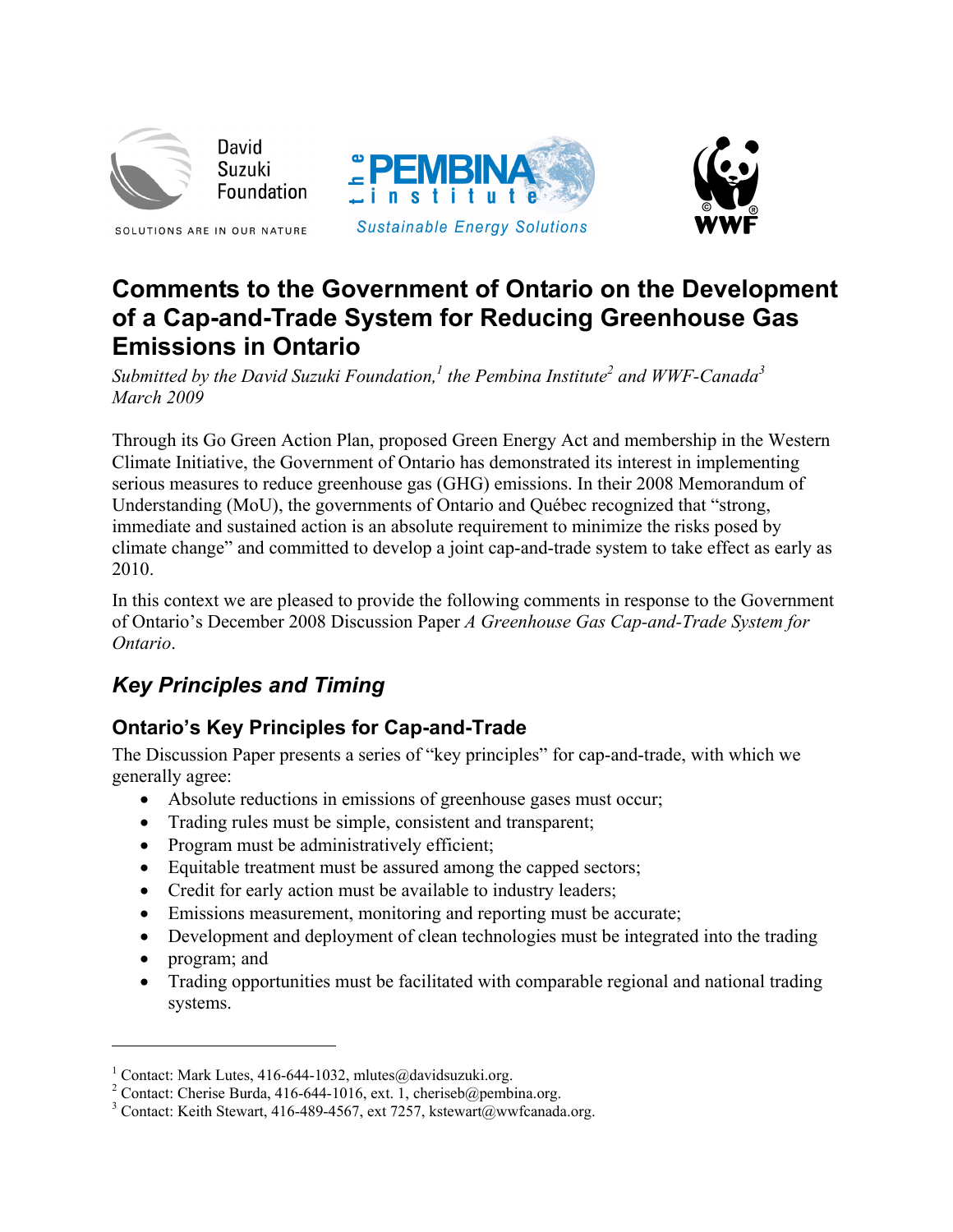We believe that the best way to achieve these goals is to implement a system that

- has the broadest practical coverage (including all emissions from fossil fuel use)
- features 100% auctioning of emissions allowances
- does not include offsets, or limits them to a small proportion of emission reductions
- uses auction revenues to support priority emission reduction activities that will not be adequately encouraged by the cap-and-trade system, and to counter any undesirable impacts resulting from its implementation.

Broad coverage will maximize **emission reductions** and **equity** among different emission sources; and because the number of regulated entities need not be large, it will remain **administratively efficient**. 100% auctioning will maximize simplicity and **administrative efficiency** (including, importantly, the ability to implement the system quickly), while automatically **rewarding early action**. Offsets are complex and costly to administer, present major measurement challenges and can undermine emission reductions; avoiding or tightly limiting them will improve **administrative efficiency, measurement accuracy and emission reductions** while also preventing a dilution of the price signal needed to drive the **deployment of clean technologies** in the covered sectors. Auction revenues can be used to address remaining **equity** issues and further support the **development and deployment of clean technologies**.

Broad coverage, auctioning and limits on offsets feature prominently in leading cap-and-trade systems currently under development in North America and elsewhere; an Ontario system with these characteristics would therefore be well positioned for future links to such systems.

### **The Case for Starting in 2010**

We agree with Minister of the Environment John Gerretson's statement that "today [is] the best possible time to develop a cap-and-trade system."<sup>4</sup> The Government of Ontario has clearly signalled, in the Discussion Paper and the earlier MoU with Québec, its desire to implement a cap-and-trade system with a cap coming into effect on January 1, 2010. We believe that there are several strong reasons to maintain this timeline:

- Putting a significant price on GHG emissions broadly in the economy is the central policy needed to cut GHG emissions and deploy clean technology. Ontario needs to take this step as quickly as possible to attain a leadership position on these issues. In particular, the UN climate conference in Copenhagen, in December 2009, will be a key moment of public and international attention when the Government of Ontario will want to be able to demonstrate that it is taking serious action to cut emissions.
- Early action can help with economic recovery. Although the cap-and-trade system needs to put a significant price on emissions at the outset, at least \$30/tonne  $CO_2e$ , economic modelling suggests that a price at this level is likely to be beneficial to Ontario's GDP by spurring innovation, efficiency gains and new sources of sustainable growth. If there is a serious risk of harm to a specific sector, it can be addressed through the use of auction revenues.

1

<sup>4</sup> Ontario Ministry of the Environment, *What is Cap and Trade?*, <http://www.ene.gov.on.ca/en/air/climatechange/capAndTrade.php> (accessed February 18, 2009).<br><sup>[5](http://www.ene.gov.on.ca/en/air/climatechange/capAndTrade.php)</sup> Carbon dioxide equivalent.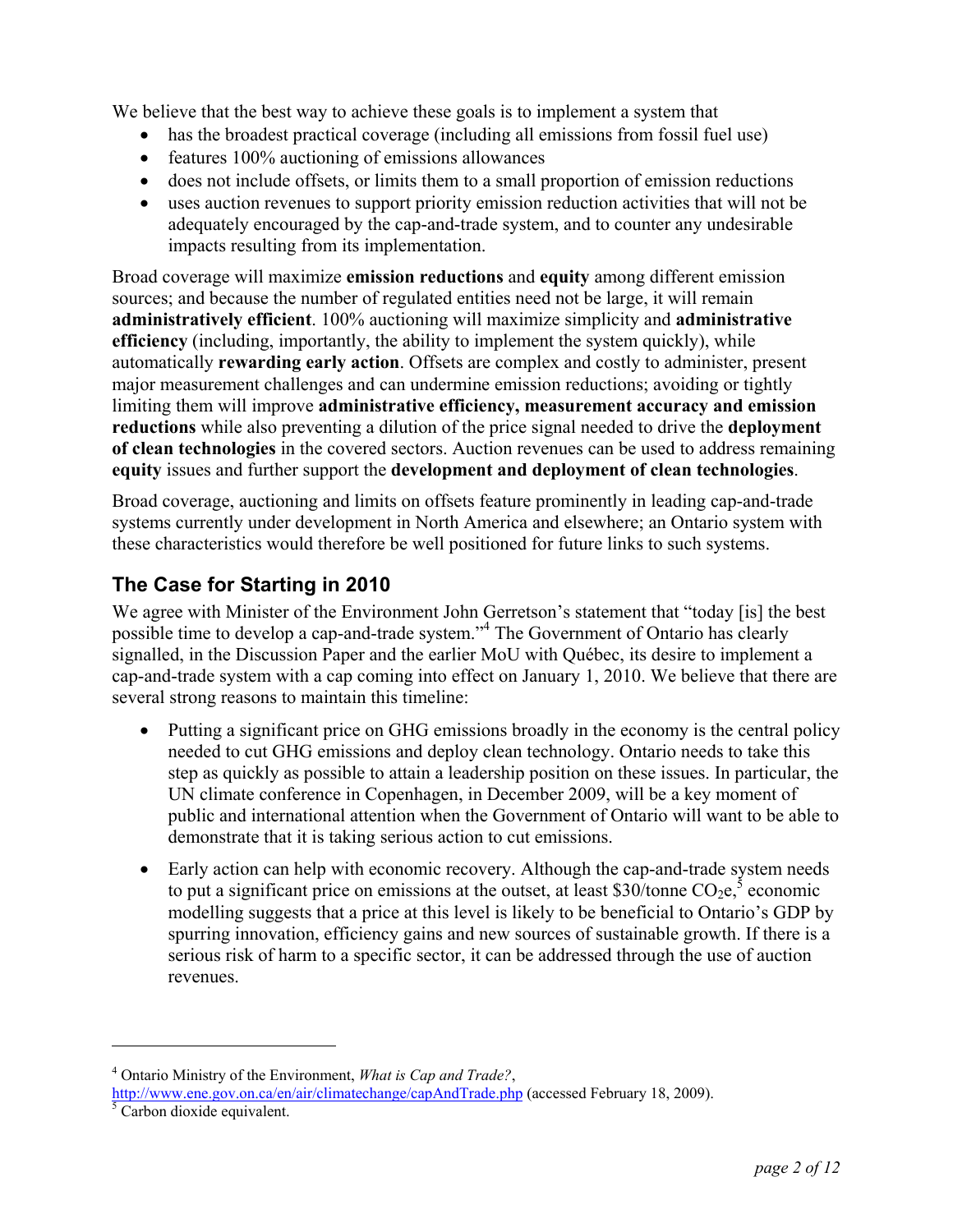- In fact, the current uncertainty about future federal and provincial government policy on GHG emissions creates risk for businesses and delays investments in clean technology. Moving quickly to implement cap-and-trade will significantly help to reduce that uncertainty, give Ontario's businesses a head start in capturing the opportunities created by a price on emissions and emissions trading, and emerge from the recession as leaders.
- It is clear that cap-and-trade systems are going to be implemented throughout Canada and the U.S. within the next few years. Ontario's ability to influence decisions on those systems — i.e., as a policy-maker, not a policy-taker — depends on the province gaining credibility, practical experience and a clear understanding of its interests by moving as quickly as possible towards implementation of cap-and-trade.
- A cap-and-trade system with auctioning, starting in 2010, would provide a valuable new source of revenue at a time when reduced government revenues resulting from the economic slowdown could seriously challenge Ontario's ability to make needed investments — notably, investments needed to meet the province's GHG targets.

## *Design Issues*

The Discussion Paper lays out ten design issues for Ontario's cap-and-trade system. Sections 1– 10 below contain our comments on each of these.

### **1. Linking with the Western Climate Initiative**

The architecture of the cap-and-trade system that we are proposing Ontario implement in 2010 would be fully compatible with that of the Western Climate Initiative (WCI), thus facilitating future linking if appropriate. **The WCI recommendations provide the flexibility for Ontario to demonstrate best practice in the form of broad-as-practical coverage, 100% auctioning and avoidance of offsets (or tight limits on their use).** By implementing a simple and highly effective system with these characteristics in 2010, Ontario would set the standard by which other systems proposed in North America — including those of other WCI jurisdictions would be measured. This would place Ontario in a strong position to advocate for greater stringency and environmental integrity in those systems.

However, **Ontario should only take the decision to link its system with the WCI or other systems once it has satisfied itself that those systems do indeed have comparable stringency and environmental integrity to Ontario's**. When a weak system is linked to a strong one, the weaknesses of the former are imported into the latter via trading. Although linkage generally has the advantage of bringing economic efficiencies, they must not come at the cost of environmental performance.

### **2. Emissions Caps**

We regard the factors proposed in the Discussion Paper for cap-setting as useful. **Most importantly, the sectors covered by the cap-and-trade system must make a fair contribution to meeting Ontario's province-wide emissions targets.** The initial cap level should be designed to put a price of at least \$30 on each tonne  $(CO_2e)$  of emissions — a level necessary to begin stimulating significant investment in solutions. Determination of the initial cap level will therefore need to be informed by the best possible information about (i) recent measured emissions from covered sources, (ii) expected subsequent changes in emissions based on economic trends, and (iii) emission reduction cost curves for those sources. Subsequent cap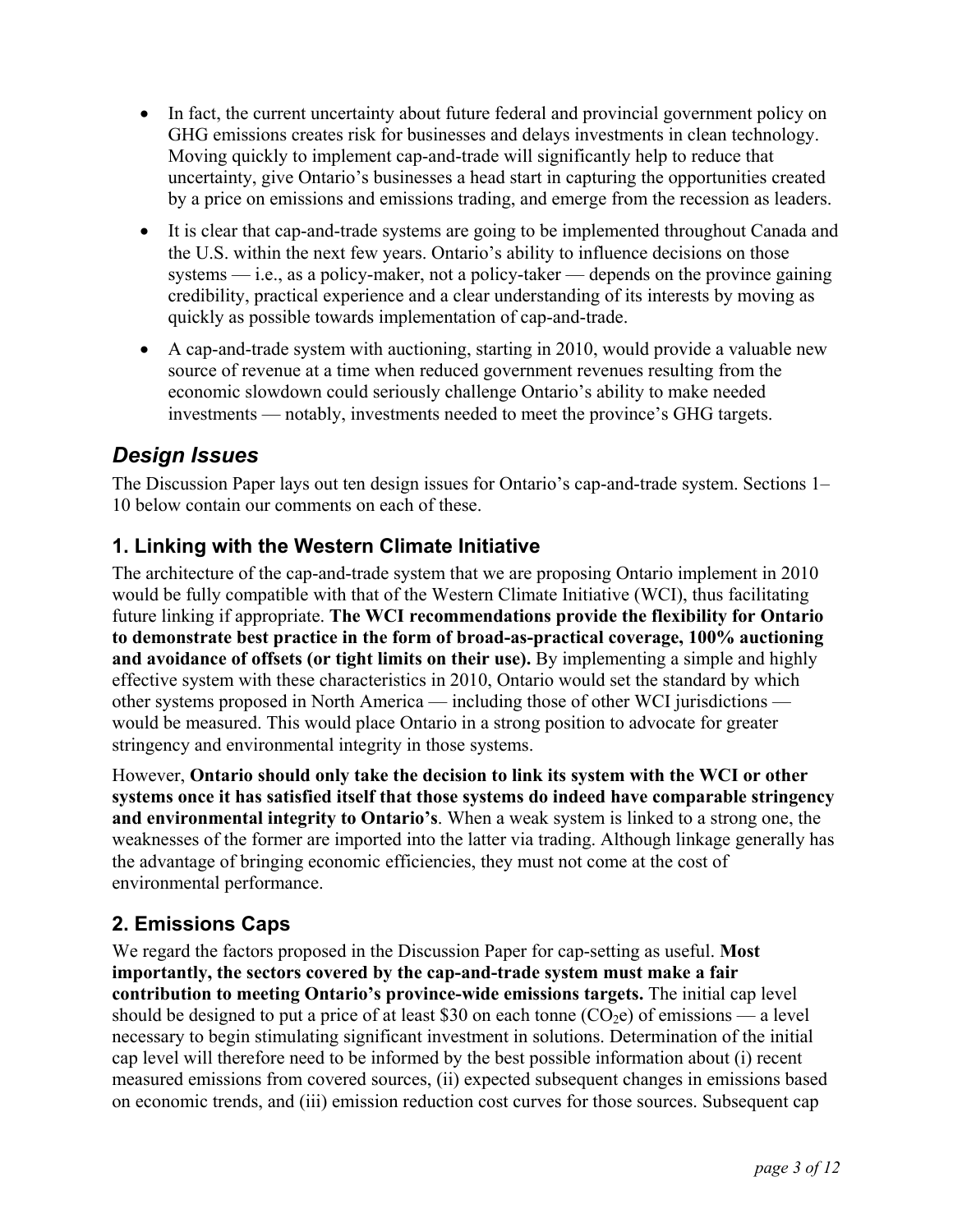levels should then represent linear reductions to meet the province's percentage reduction targets. In other words, sectors covered by the system would reach 6% below their collective 1990 level by 2014 and 15% below the 1990 level by 2020. This is consistent with Ontario's commitment to use 1990 as a base year.

If caps are set at a less stringent level, then a disproportionate responsibility for Ontario's emission reductions will be transferred to sectors not covered by the system. This could only be acceptable if the government is able to demonstrate clearly that policies for those sectors will allow the province-wide targets to be met and that the associated costs to taxpayers are reasonable. Demonstrating this will be very challenging if the cap-and-trade system is as broad as practical, as we recommend in Section 3 below. Indeed, caps will need to be set at a more stringent level than recommended above if analysis indicates that sufficient reductions cannot be obtained from non-covered sources.

The EU's Emissions Trading Scheme (EU ETS) has highlighted the risks of setting the initial cap too loosely. The collapse in the emissions price in Phase I of the EU ETS (2005–07) represented a failure to meaningfully reduce emissions, a missed opportunity to stimulate needed investments in solutions and exposed the system to widespread criticism. The main cause appears to have been a lack of adequate emissions data prior to start-up. This underlines the need for Ontario to move immediately to obtain recent, accurate, transparent and independently verified data for sources to be covered by its system. To minimize the risk of failure, **the data used for cap-setting should be as close as possible, in both quality and comparability, to the data used for determining compliance** (see the recommendations in Section 9 below).

We support inclusion of the six Kyoto GHGs from the outset. Cap-and-trade legislation and/or regulations should provide for additional GHGs to be added later if a future UN global climate agreements includes additional gases.

### **3. Scope and Point of Regulation**

There is a strong expert consensus that putting a price on GHG emissions broadly in the economy is the central policy needed to cut GHG emissions. For example, the National Round Table on the Environment and the Economy (NRTEE) recently concluded: "Strong, consistent and economy-wide emission pricing is required as soon as possible if cost-effective [GHG] emission reductions are to be sustained to mid-century."<sup>6</sup> The NRTEE added: "Applying the emission price broadly ensures an equitable distribution of cost while seeking reductions from all segments of the economy."<sup>7</sup>

This makes it clear that **to maximize emission reductions and equity among different emission sources, Ontario should strive for the broadest practical coverage for its cap-andtrade system**. From the perspective of the "polluter pays" principle, exempting any emissions from an emissions price is an unfair subsidy, because every tonne emitted, from whatever source, creates costs for the whole of society. (At the same time, fairness also demands that low-income individuals be fully protected from the consequences of an emissions price.) British Columbia

<u>.</u>

<sup>6</sup> National Round Table on the Environment and the Economy, *Getting to 2050: Canada's Transition to a Lowemission Future* (Ottawa, ON: NRTEE, 2007), 11. Also available online at [http://www.nrtee-trnee.ca/eng/publications/getting-to-2050/Getting-to-2050-low-res-eng.pdf.](http://www.nrtee-trnee.ca/eng/publications/getting-to-2050/Getting-to-2050-low-res-eng.pdf)

 $^7$  Ibid., 20.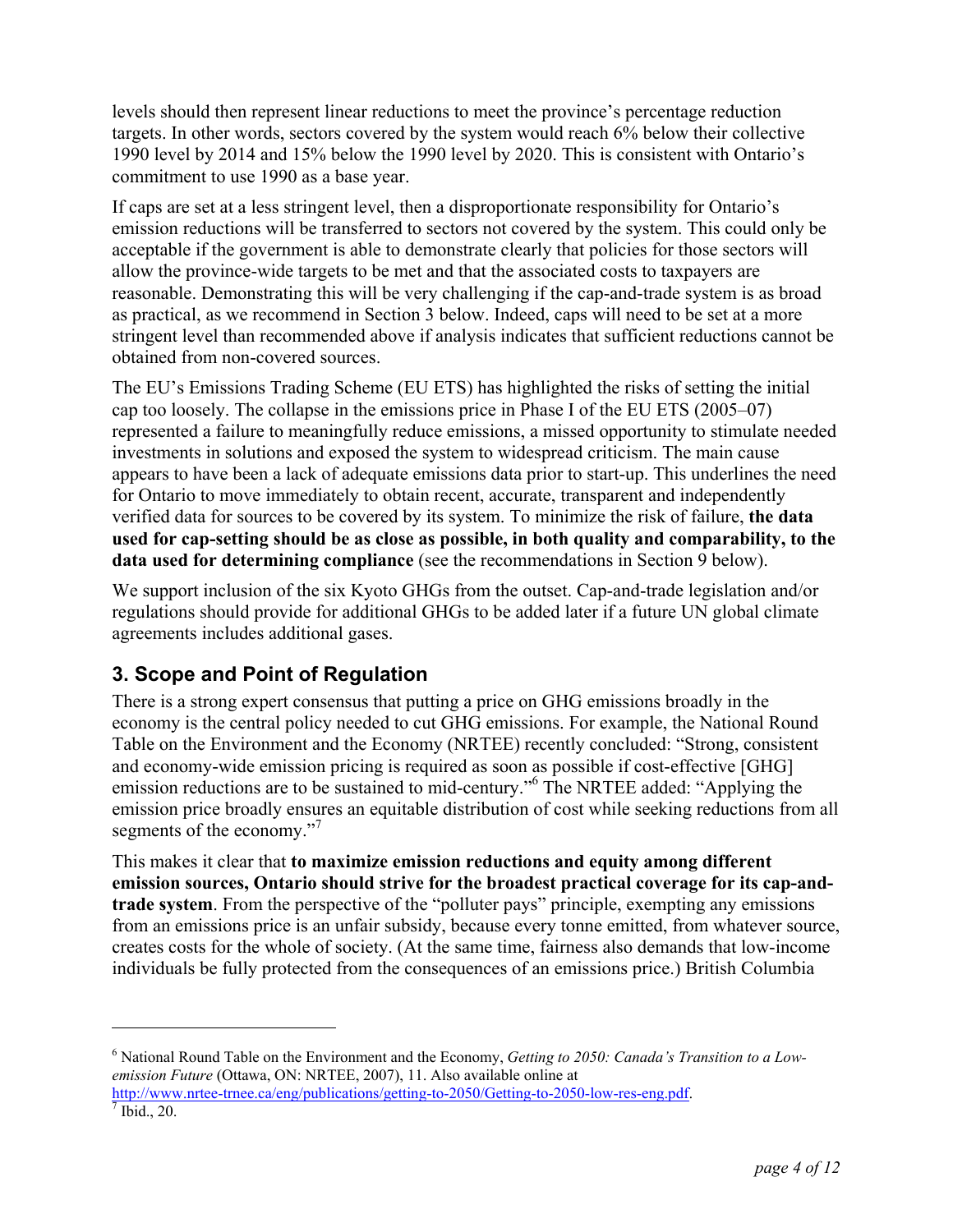has already demonstrated, through its carbon tax, the feasibility of implementing economy-wide emissions pricing, covering industry, transportation and buildings, in just a few months.

We therefore disagree with the Discussion Paper's proposal that Ontario's system start with only large industrial sources and high thresholds (100kt  $CO<sub>2</sub>e$ ). Because of the time needed to replace capital stock, a broad and strong price signal is needed now if medium-term GHG targets including those adopted by Ontario — are to be met. **The urgency of the issue and the clear feasibility of broad coverage mean that starting with a narrow system cannot be justified.**

Instead, **the cap should cover all emissions from combustion (or other use) of traded fuels from the start**. If the regulated entities are fuel wholesalers (who would be required to hold allowances in respect of emissions resulting from combustion of the fuel that they sell), then their number will not be large, and the system will remain administratively efficient. Cap coverage should also be able to include emissions from fossil fuel production/distribution (refineries, pipelines) and industrial process emissions, since industry already has many years of experience with quantifying these emissions.

**To ensure adequate coverage, the thresholds for regulated entities should be set so as capture at least 90% of emissions from the types of sources<sup>8</sup> covered by the cap. As a first**  step, thresholds should initially be set at  $25kt CO<sub>2</sub>e$ , the level agreed by the WCI, and be subsequently lowered where practical. In addition to expanding coverage, this will allow smaller sources to gain experience in advance of potential linkage with the WCI or other systems.

With 100% auctioning of allowances, there will be no need to determine allowance allocations for each sector under the overall cap.

**Broad coverage in a cap-and-trade system does not remove the need for targeted regulations and investments** in sectors such as transportation or buildings, even when those sectors are covered by the cap-and-trade system. Such measures are essential to overcome market barriers or failures and to spur sufficient immediate action while the price on emissions remains relatively low.

### **4. Electricity Sector**

 $\overline{a}$ 

We support the Discussion Paper's proposal to cover all electricity generated in the province as well as all imported electricity consumed in the province, regulated at the point of first sale. This is in line with the approach agreed by the WCI, and is necessary to ensure that Ontario takes full responsibility for electricity-related emissions.

As noted above, we believe that the threshold for regulated entities should begin at  $25kt CO<sub>2</sub>e$ and 100% of allowances should be auctioned. Auctioning of 100% of allowances in the electricity sector avoids the need to align free allocations with the timeline for coal phase-out.

 $8$  By "types of sources," we mean, e.g., combustion sources or fugitive sources in a given sector.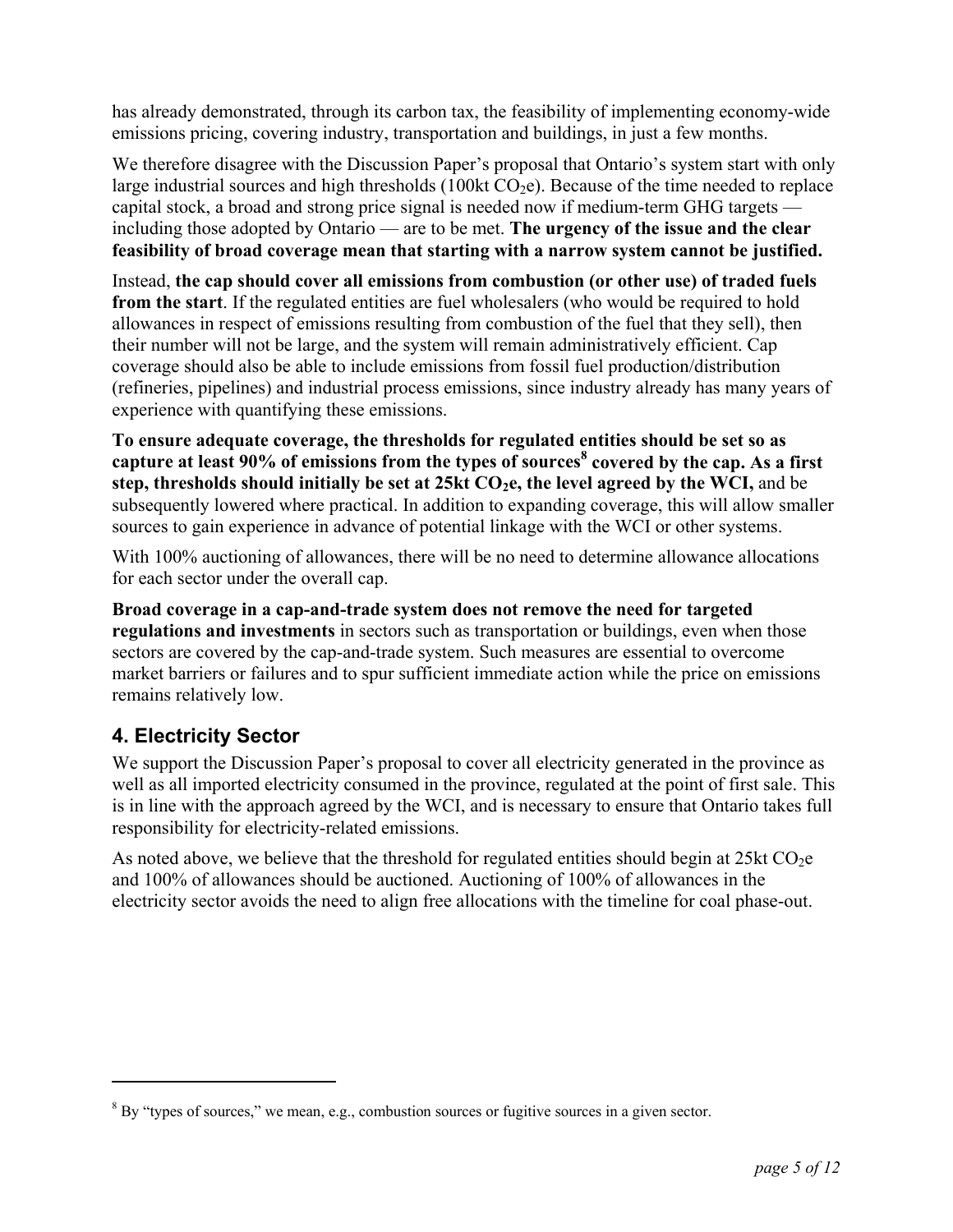### **5. Distribution of Allowances**

#### We believe **there are overwhelming reasons why 100% of allowances in Ontario's cap-andtrade system should be auctioned from the start**:

- *100% auctioning dramatically reduces the number of political decisions.* Free allocation of allowances necessitates an exceptionally complicated series of decisions about how the free allowances will be distributed among sectors, years, types of emissions, existing versus new facilities, and early actors. Each of these decisions is inherently political, because each depends on a subjective judgment of what is fair. Free allocation essentially invites a fight to obtain the free allowances, with virtually every sector likely to come forward with reasons why it is especially deserving. This can be expected to be very challenging and time-consuming for both politicians and officials to manage. 100% auctioning eliminates all of these decisions, and allows for a simple regulatory framework that can be implemented in a matter of months.
- *More auctioning does not imply more stringency*. In a cap-and-trade system, economic decisions are essentially determined by the market price of allowances, which is independent of the method of allocation. The key measure of stringency, then, is the total number of allowances issued, i.e., the level of the cap. It is the cap which will determine the price — not how many allowances are given away free of charge. This means that creating a transition from a system that is relatively non-stringent at the start to one that is more stringent later is entirely possible while auctioning 100% of allowances right from the beginning. The fact that the method of allocation doesn't affect stringency also means that the extent of auctioning is not a key consideration for linking Ontario's system to another, since comparable stringency is the key requirement for linking.
- *Free allocations are subsidies, and many sectors won't need them.* By implementing a cap-and-trade system, society is deciding that the use of the atmosphere is a limited resource with a financial value. If the government gives away portions of that resource in the form of allowances, it is providing a financial benefit to the recipients — a benefit that others who will nonetheless be affected by the system, such as individuals or nonemitters, do not receive. In other words, free allocations are subsidies. An understanding of this point is now prominent in cap-and-trade discussions in the EU and the U.S., where auctioning of allowances is increasingly seen as the "default," with deviations from it requiring justification. Notably, President Obama has committed to 100% auctioning. The EU's system provides one well documented instance where free allocation was demonstrated to be an egregious subsidy, when electricity generators reaped windfall profits by passing on the full value of their allowances to consumers, despite having only paid for a small fraction of them.
- *It's better to provide necessary subsidies in dollars, not allowances.* There are two categories of deserving recipients of subsidies when a cap-and-trade system is implemented: low-income individuals, and industry sectors whose activities and emissions would be significantly shifted outside the jurisdiction but not reduced ("carbon leakage"). For deserving individuals, it obviously makes more sense for the government to provide the necessary protection in the form of dollars, not allowances. There are two important reasons why it's better to do the same for deserving industry sectors. First, government has much more experience, control and flexibility in providing dollars via its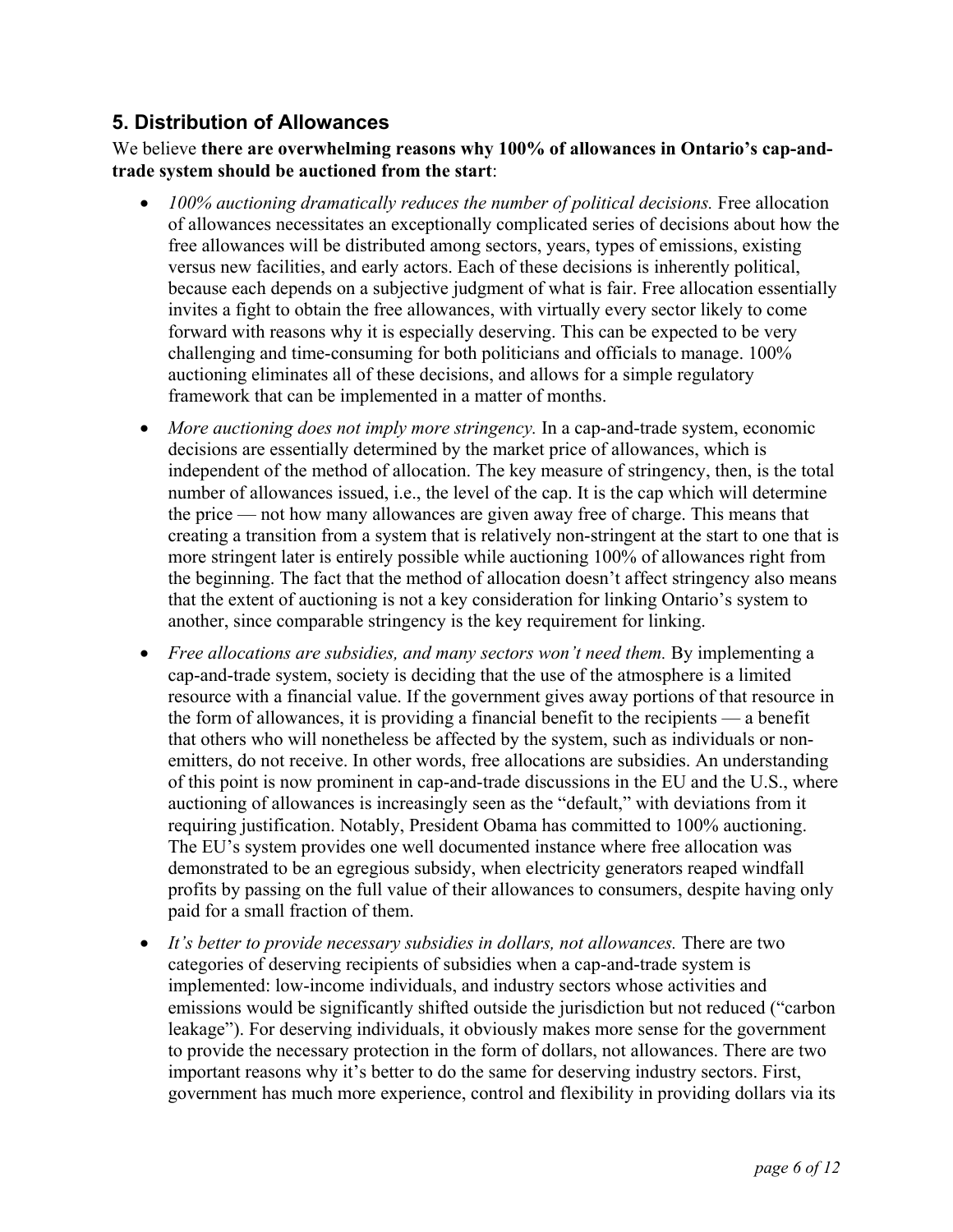spending power and the tax system than it does in providing allowances via environmental regulations. For example, financial subsidies can be used to reduce carbon leakage, provided that they have an adequate degree of proportionality to output. In contrast, environmental regulations can be difficult to change when needed, and can become extremely complex when allowances are provided free of charge (see above). Second, the provision of free allowances tends to fuel a sense of long-term entitlement to them. This distracts attention from the central question raised by free allocations, which is whether those subsidies are needed at all, and if so for how long.

- *100% auctioning automatically rewards early action.* It is much more administratively efficient to address "credit for early action" automatically, through the basic design of the cap-and-trade system, than through a special process requiring the government to assess the merits of actions taken by different sectors or firms. 100% auctioning automatically rewards early action, because those who have already reduced their emissions have fewer allowances to buy.
- *Auctioning allows much greater public investments in climate solutions.* Meeting Ontario's GHG targets is realistically going to require an order-of-magnitude increase in public spending targeted at climate solutions in the next few years. This need will present itself during a period when governments will be trying to eliminate and pay back the deficits resulting from the current economic crisis. It is therefore questionable whether it will be possible to allocate the necessary funds without a new source of revenue. President Obama has been explicit that his commitment to invest \$150 billion over ten years in "clean energy" will be entirely funded from auctioning allowances. And polls show that Canadians like the idea of using emissions pricing revenues to pay for green solutions.<sup>9</sup>
- *100% auctioning allows the establishment of an effective emissions price floor.* To avoid the risk of setting the initial cap too loosely (e.g., because of inadequate data, or uncertainty about trends in emissions since the most recent year in which they were measured), it is desirable for the government to be able to set a floor price for allowances. Otherwise, the price could fall too low to provide an effective incentive for investments in clean technology. The most straightforward way to set a price floor is through 100% auctioning, where the government simply sets a "reserve" price for allowances.

We believe that **auction revenues should be used (i) to help ensure that Ontario meets or exceeds its province-wide GHG targets and (ii) to address any remaining equity issues**; these will both be important factors in ensuring the credibility of the cap-and-trade system. According, we believe that revenues should be used for the following purposes:

• Funding a massive scale-up in public investments in GHG-reducing activities, technologies and infrastructure for which the cap-and-trade system alone is not expected to provide a sufficient incentive — at least until the emissions price reaches the necessary

<u>.</u>

 $9^9$  For example, a May 2008 poll asked Canadians about their preferred use of carbon tax revenues if the federal government were to implement such a tax, and found that 47% of respondents wanted revenues spent on "renewable energy like wind and solar power," compared to only 11% who wanted the money used for "reduced income taxes." See <http://pubs.pembina.org/reports/C-TaxPoll-Backgrounder.pdf>.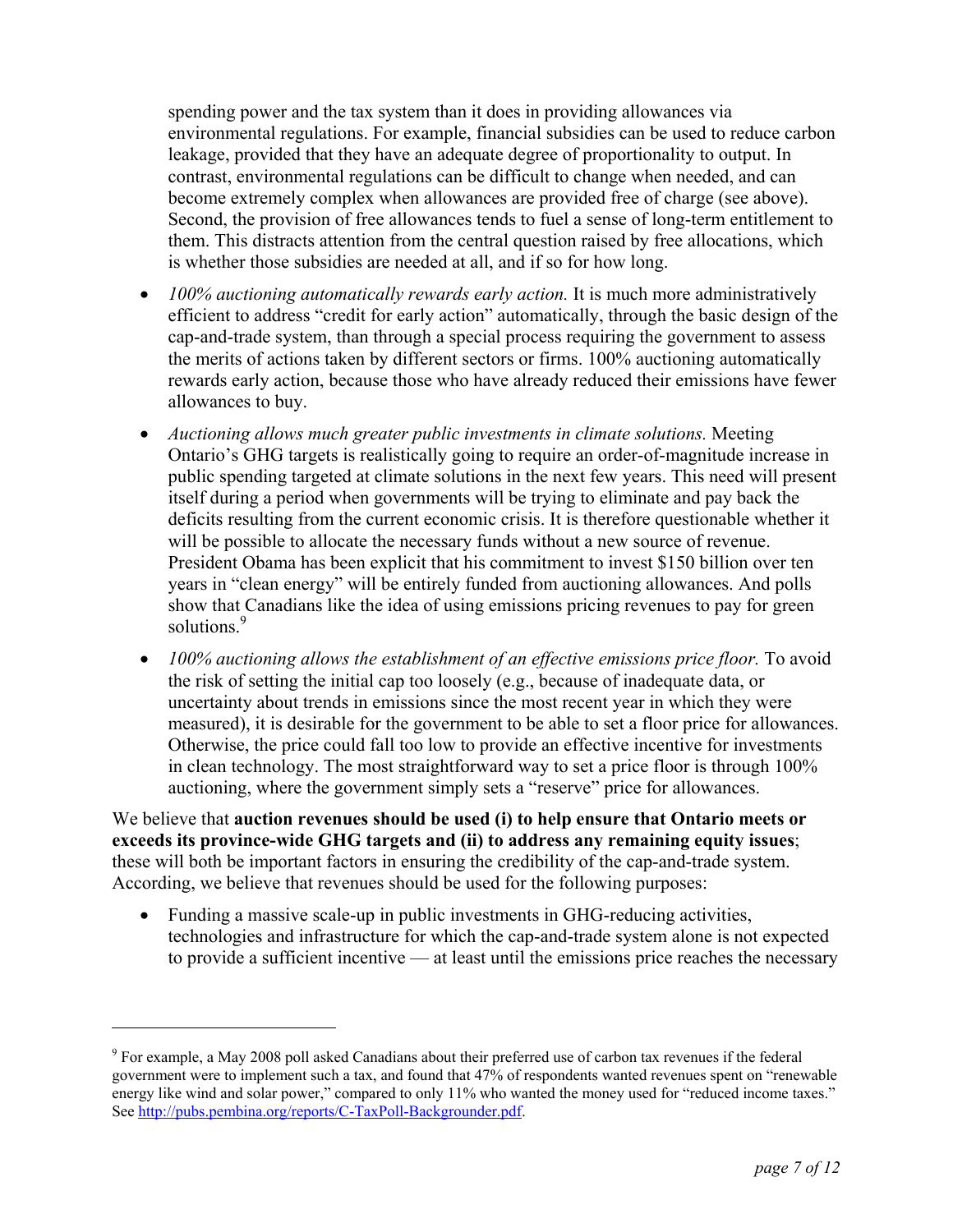level. These include, notably, renewable electricity, energy efficiency in buildings, public transit, and activities to reduce GHG emissions in agriculture and forestry.

- Fully compensating low-income individuals from any increased costs resulting from the cap-and-trade system.
- Providing subsidies to any industry sectors that are *demonstrably* likely to suffer significant carbon leakage.<sup>10</sup> The probability of carbon leakage depends on a sector's trade exposure, compliance costs as share of profits, return on investment net of compliance costs, and global mobility. To be eligible for such subsidies, sectors would have to be convincingly shown to be indeed at significant risk of leakage. To remove such assessments from political influence, they should be conducted by an independent expert panel.

Once the above needs have been fully met, remaining revenues can be used to reduce general tax rates.

### **6. Offsets**

<u>.</u>

The principal rationale for including offsets in a cap-and-trade system is to limit the cost of compliance for covered emission sources. An offset system does not result in extra emission reductions; instead, it replaces emission reductions from covered sources by reductions from non-covered sources.

Our organizations encourage voluntary purchases of offsets by individuals or organizations to enable them to further address their environmental footprint once they have taken all reasonable steps to minimize their own emissions. However, for purposes of compliance with a cap-andtrade system, offsets present several formidable disadvantages:

- It is very difficult to be confident that offsets represent genuine, "additional" emission reductions. If offsets are granted for "non-additional" emission reductions that would have happened anyway (i.e., that would have happened even in the absence of the offset system), then Ontario's total emissions will be higher with the offset system than without it, as emitters will use "non-additional" offsets to replace real reductions they would have otherwise been required to make by the cap-and-trade system. This will weaken the environmental performance of the system.
- To try to prevent this occurring, it is necessary to adopt elaborate rules and procedures to enforce the rules. This results in a high level of administrative complexity and cost. The world's largest GHG offset system to date, the Kyoto Protocol's Clean Development Mechanism (CDM), incorporates a complex set of rules to ensure that only additional emission reductions receive credits. Despite this, some researchers have concluded that "only a fraction" of CDM credits represent additional emission reductions.<sup>11</sup>
- With a broad-as-practical cap-and-trade system (see Section 3), there will be limited scope for additional offsets. Even if the system does not cover sectors like transportation,

<sup>&</sup>lt;sup>10</sup> To successfully address carbon leakage, subsidies need to have a degree of proportionality to output.<br><sup>11</sup> David Victor, *Global Warming Policy After Kyoto: Rethinking Engagement with Developing Countries (Stanford,* 

CA: Stanford University Program on Energy and Sustainable Development, 2009), 13. Also available online at [http://iis-db.stanford.edu/pubs/22383/CAD\\_Working\\_Paper\\_82.pdf](http://iis-db.stanford.edu/pubs/22383/CAD_Working_Paper_82.pdf).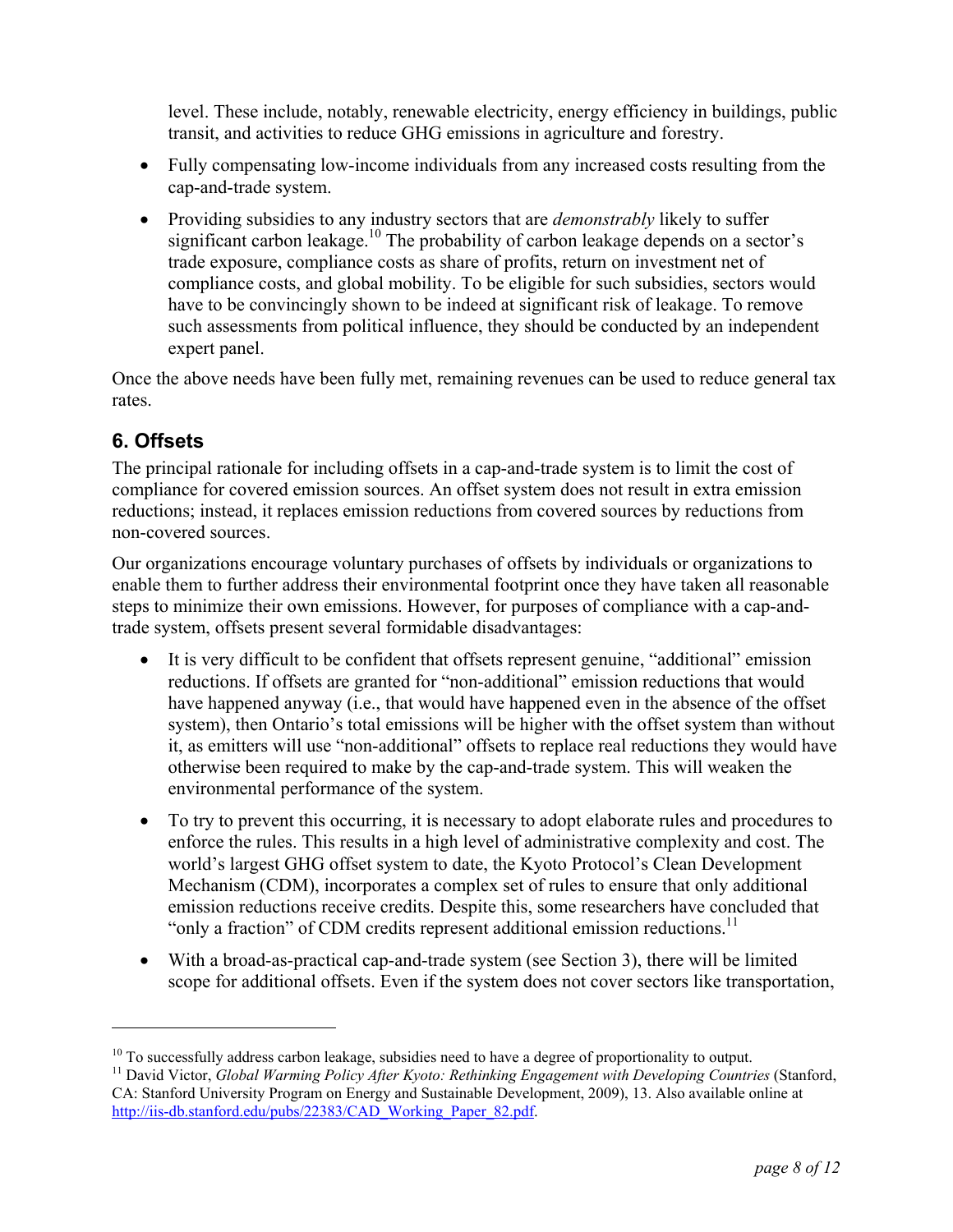buildings and waste, there will be limited scope for additional offsets because governments are implementing targeted GHG reduction policies in those sectors, and it will be very difficult to disentangle additional reductions from reductions caused by government policies.

- In sectors like agriculture and forestry, there is currently greater scope for additional offsets. However, a more appropriate alternative to offsets is the implementation of strong GHG reduction policies targeting those sectors (which could include purchase of offsets by government, separate from the cap-and-trade system). Also, many potential offsets in agriculture and forestry may only be temporary; these reductions rely on storing carbon in biological systems, from where it can be easily released (for example, by logging, forest fire, or changes in agricultural practices).
- If a large volume of offsets can be created cheaply, then they risk reducing the market price of allowances in the cap-and-trade system to the point where there is no longer an adequate incentive for covered firms to invest in clean technologies for their own operations.

Given these major problems, we believe that **Ontario's cap-and-trade system should not include offsets (domestic or international)**. We do, however, recognize the case for providing covered firms with some insurance against excessive compliance costs cause by unforeseeably high allowance prices. The government could do this by adopting a provision to sell additional allowances if the allowance price reached a "ceiling" level. To maintain the system's overall environmental performance, these additional allowances would be withdrawn from the subequent compliance period. Because this provision would delay emission reductions, it should only be triggered in exceptional circumstances. The ceiling level should therefore be set much higher than the expected allowance price. This means that the ceiling should be no lower than  $$50$ /tonne CO<sub>2</sub>e initially, and no lower than  $$200$ /tonne by 2020.

#### **If the government nonetheless chooses to include offsets in its cap-and-trade system, we believe that to limit the problems described above, offsets should be limited to a small proportion of emission reductions. If the system includes offsets, there should be no ceiling price mechanism such as the one described above.**

The Discussion Paper's statement that "the offset projects would have to demonstrate that they offer environmental benefits that would not have occurred in the absence of the project" is a wholly inadequate definition of additional emissions reductions. If the project would have happened anyway, in the absence of the offset system, then "the absence of the project" will be an inflated (higher-than-business-as-usual) baseline for quantifying reductions. Instead "absence of the project" should be replaced in this statement by "absence of the offset system." **This additionality requirement is fundamental to offset credibility and protecting the environmental performance of the cap-and-trade system.** Additionality must be assessed by government officials (not just by project proponents), with provision for meaningful public input, using a tool at least as comprehensive as the CDM's "Tool for the demonstration and assessment of additionality." In addition, the assessment process will need to be more rigorous than has been customary in the CDM.

#### **Given the current problems with the additionality of CDM credits, they should not be accepted in Ontario's system.**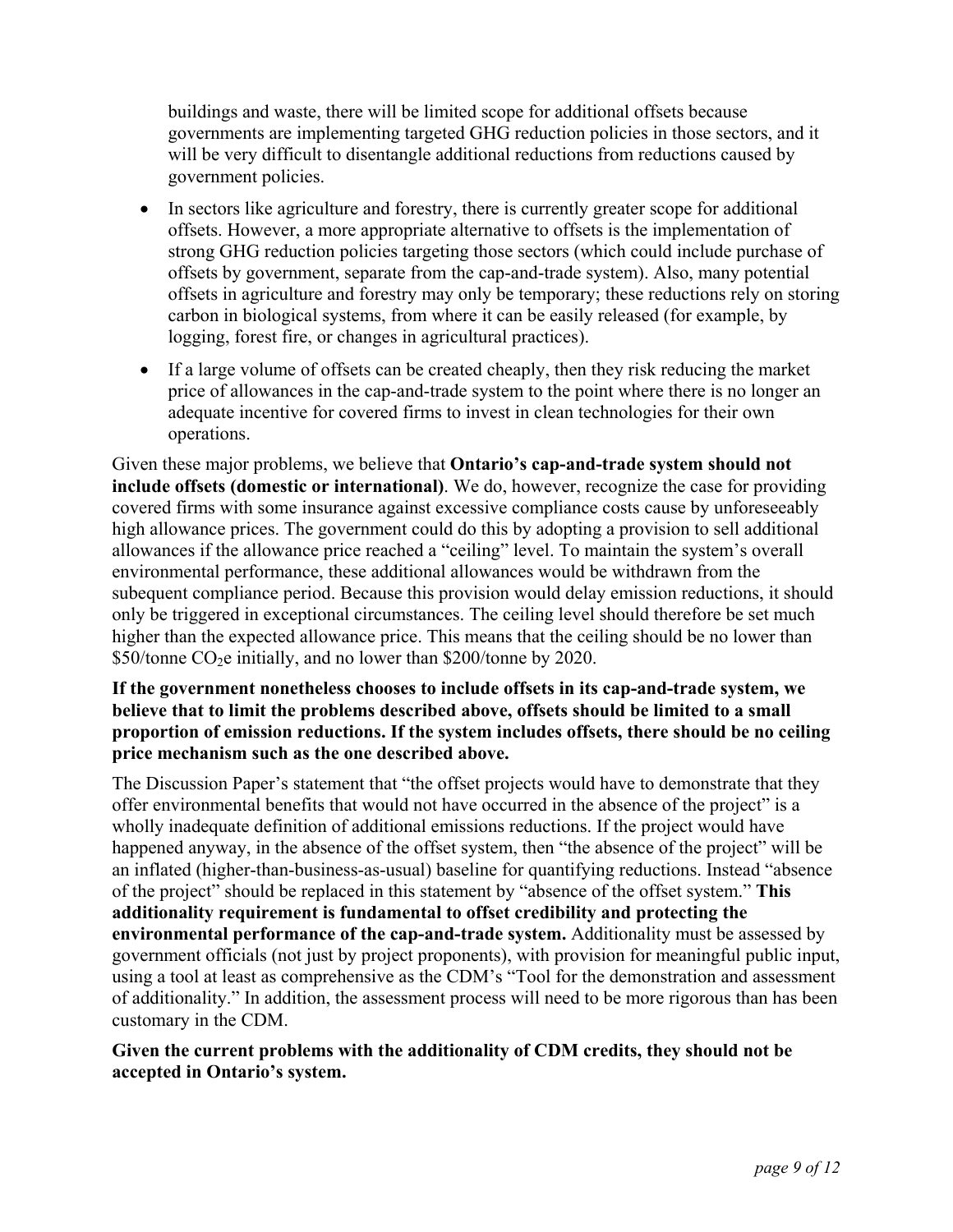In addition, if the system includes offsets, to be credible they must be:

- granted only for reductions occurring after Ontario adopts final cap-and-trade regulations (this requirement is necessary to ensure additionality);
- re-evaluated every seven to eight years to determine the quantity of emission reductions that can still be credibly credited;
- temporary, if based on biological carbon storage;
- rigorously quantified through independent third-party validation and verification in accordance with recognized standards;
- claimed by a single individual/organization and not double-counted;
- transparent with full information on project details and quantification accessible to the public;
- evaluated based on other environmental and social impacts.

### **7. Credit for Early Action**

Based on the equity principle of "polluter pays," it is desirable that firms covered by the cap be rewarded for early action they took to reduce emissions before the cap takes effect. However, this should be tempered by two considerations. First, if "early action" was part of "business as usual," required for other reasons or did not involve any significant financial sacrifice, then rewarding it loses much of its importance. Second, administrative efficiency requires that the process for rewarding early action be simple, and ideally automatic; it should therefore avoid firm-by-firm assessments.

**If 100% of allowances are auctioned, as we recommend, then early action will be automatically rewarded** because those who have already reduced their emissions will have fewer allowances to buy.

Given Canada's past and ongoing lack of clarity as to governments' intentions with regard to regulation of GHG emissions, we do not believe it is likely that more than a handful of Ontario firms have to date made significant financial sacrifices to reduce emissions. We therefore believe that **the elaborate and administratively costly firm-by-firm determination of early action suggested in the Discussion Paper cannot be justified**. Ontario's cap-and-trade system should be focused on reducing emissions going forward, not on determining precisely which firms reduced emissions in the past.

An additional specific point is that firms' past voluntary purchases of offsets should not be recognized as early action in Ontario's cap-and-trade system.

### **8. Banking and Borrowing**

**We agree with the Discussion Paper's proposal that banking of allowances be allowed and borrowing be prohibited**, and with the reasons that the paper provides in each case.

However, we recommend that the government retain the option of cancelling banked allowances at the end of a compliance period if they amount to an excessive proportion of the total allowances allocated for that period — which would indicate that the cap had been set too loosely. The risk of this will be greatest for the first compliance period, when the data used for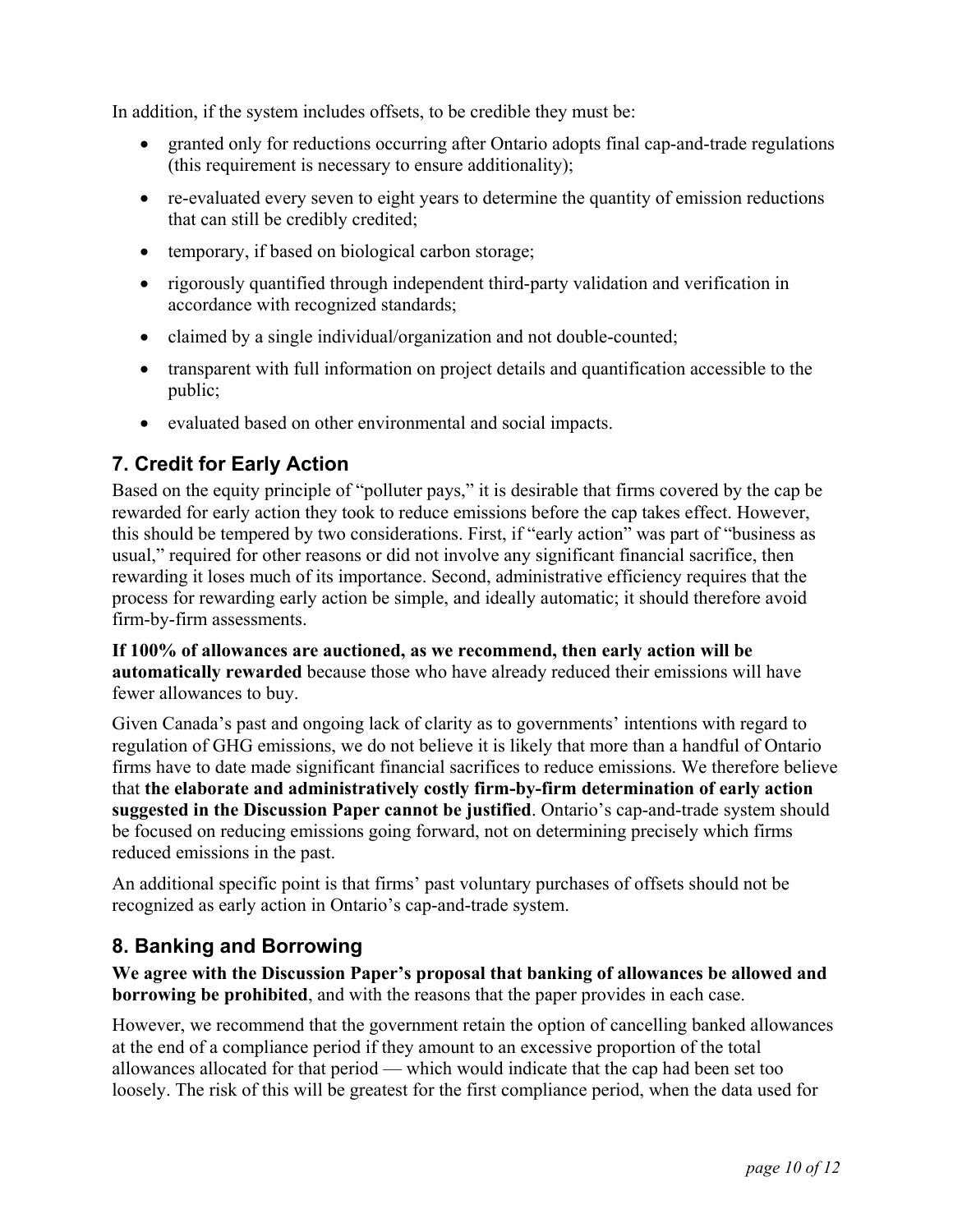cap-setting may be of lower quality. Transparent rules will need to be established to ensure that the government can only exercise this option in a predictable manner.

### **9. Compliance and Reporting**

**We agree with the Discussion Paper's proposed 2+3+3+3-year compliance periods**, which align with the WCI and provide an appropriate balance between flexibility for covered firms (suggesting longer periods) and certainty of achieving emission reductions by specific dates (suggesting shorter periods). However, compliance periods may need to be adjusted if they do not align with international compliance periods established by the forthcoming UN global climate agreement for the post-2012 period.

To support our recommendation (Section 3 above) that the threshold for regulated entities should begin at 25kt CO<sub>2</sub>e, **reporting at this threshold will need to be required for a recent year prior to startup of the cap-and-trade system (e.g., 2008 emissions)**. This will also help lessen the abruptness of the shift to reporting at a threshold of 10kt  $CO<sub>2</sub>e$  for 2010 emissions, as agreed for the WCI.

Regardless of the initial scope of the system, **we urge that mandatory reporting to support a broad-as-practical system be introduced immediately to ensure Ontario is well positioned to maximize the scope of its system in later compliance periods**.

Given that a cap-and-trade system creates a financial market for emissions, emissions accounting for the purposes of such a system must be of equal rigour to financial accounting. **It is therefore essential that emissions data used for determining compliance be subject to independent third-party verification in accordance with recognized standards.** As noted in Section 3, the data used for cap-setting needs to be as close as possible, in both quality and comparability, to the data used for determining compliance. Thus, the same standard of verification should be applied (to the fullest extent possible) to the data used to set the initial cap.

**Emissions data and the serial numbers of allowances or credits submitted by each firm for compliance should be fully accessible to the public via the internet**. This is important both for the credibility of the cap-and-trade system and in order to respect the public's environmental right to know.

### **10. Economic and Competitiveness Analysis**

1

We welcome the government's use of economic modelling to inform the design of Ontario's capand-trade system. Economic modelling will be especially important in ensuring that the initial cap is tight enough to put a price on emissions high enough to begin stimulating significant investment in solutions. As noted in Section 2, we believe this should be at least  $$30/tonne CO<sub>2</sub>e$ .

Several studies have shown that the risks of significant harm to competitiveness and associated "carbon leakage" as a result of cap-and-trade systems are often overstated and, where they are real, limited to only a few sectors.<sup>12,13</sup> As noted in Section 5, the government should only

<sup>12</sup> See Clare Demerse and Matthew Bramley, *Choosing Greenhouse Gas Emission Reduction Policies in Canada* (Drayton Valley, AB: The Pembina Foundation, 2008), 41–42. Also available online at [http://climate.pembina.org/pub/1720.](http://climate.pembina.org/pub/1720)